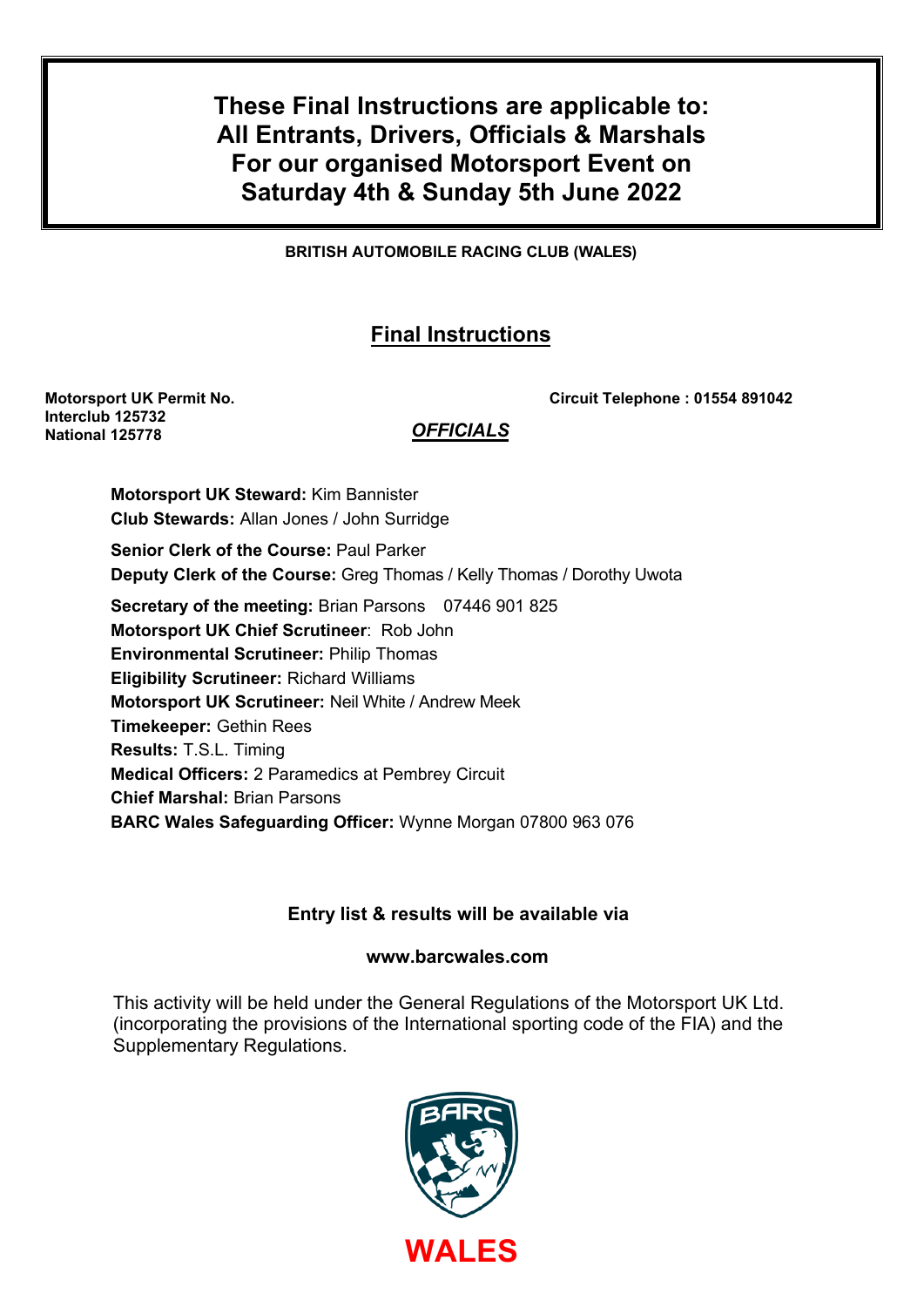## **INFORMATION TICKET**

**WARNING MOTOR SPORT CAN BE DANGEROUS Despite the organisers taking all reasonable Precautions, unavoidable accidents Can happen. In respect of these, You are present at your own risk Animals are not admitted to the Circuits or paddock car parks Portable viewing platforms are Not allowed in the Circuit Organisers reserve the right, without notice To postpone or cancel all or any part of the Meeting or make any alterations In the race programme**

**WELCOME TO PEMBREY MOTOR RACING CIRCUIT** 

**Home of Welsh Motor Sport** 

**4th & 5th June 2022**

 **organised by BARC Wales** 



**BARC (Pembrey) Ltd OFFICIAL PASS Pembrey Circuit, Llanelli Carmarthenshire Wales SA16 0HZ Tel: (01554891042) Fax:(01554891387)**

**OFFICIAL PASS**

## **Thank you for your entry.**

Your start number is as per The Seeded Entry List. Car Numbers will not be provided by the organisers and will not be available at the Circuit.

## **1. Directions to Pembrey Circuit**

The circuit is well signposted from the M4 Exit 48 to Llanelli onto A484, then to Pembrey Village. Pembrey Circuit is on the A484 about 1.5 miles outside Pembrey. The circuit is approximately twelve miles from the M4. Circuit postcode is SA16 0HZ. On arrival at the circuit follow the arrows to the Paddock Area.

## **2. Paddock Camping**

There are Camping facilities on the circuit and competitors arriving on Friday evening 6pm till 9pm may park their transporters and cars in the Paddock area only.

Anyone attending the Trackday on Friday must be in their area for Saturday morning or you will be moved

Please Note that hook-ups will NOT be available at the circuit

## **3. Signing On**

Signing on will take place electronically in advance of the meeting

Competitors Signing On will close on Wednesday 1st June at 23:59. Any competitor not signed on by then will not gain access to the circuit and will forfeit their entry fee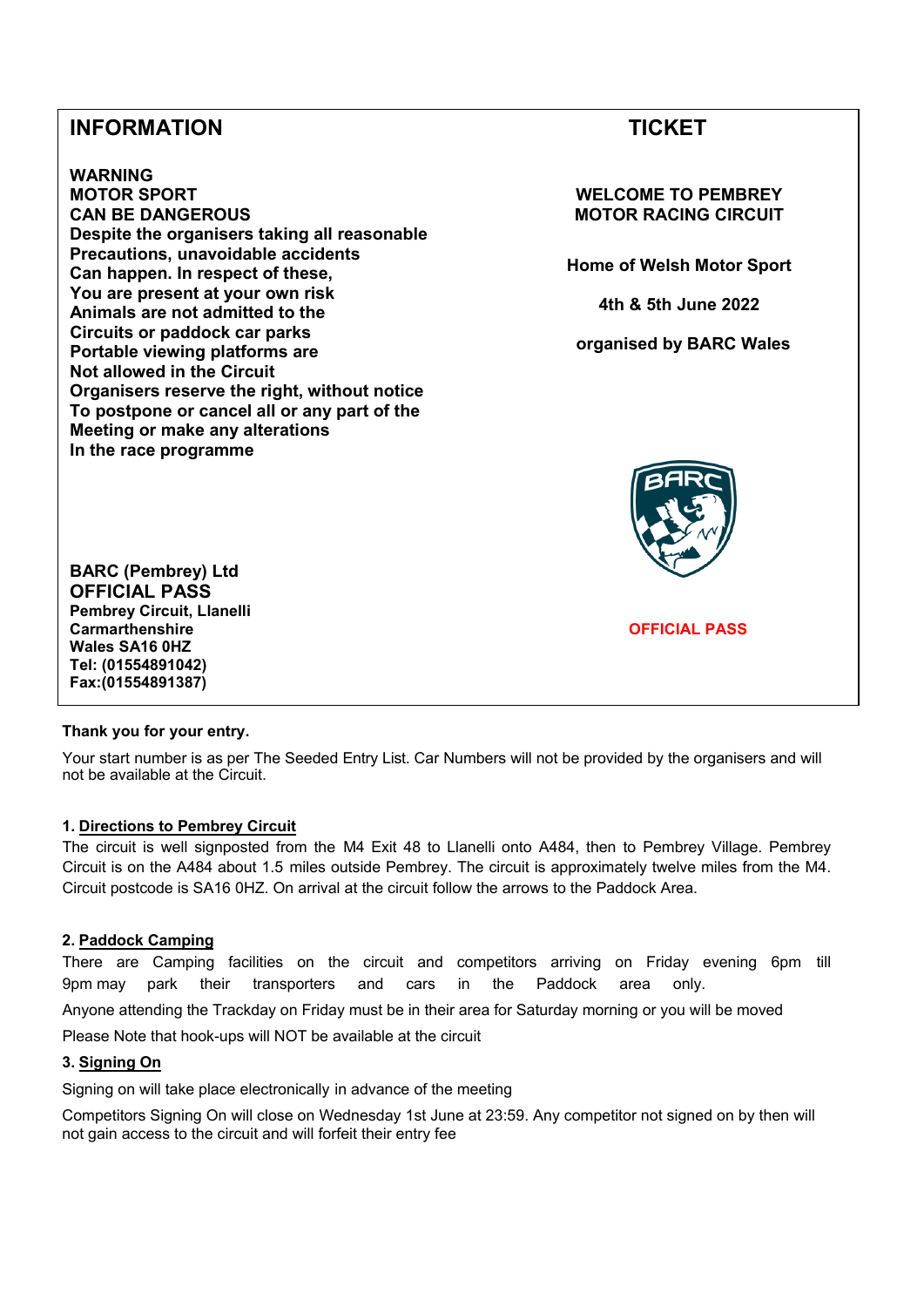## **4. Scrutineering**

Scrutineering will take place in the paddock on Saturday morning (and Sunday for those only entered for the Sunday) Please ensure that you bring along your necessary paperwork i.e. Road Going cars must be able to produce proof current UK Road Tax, Insurance and MOT (if applicable) Trade plates and traders or company group insurance policies will not be accepted

No car may be driven in the event until it has been approved by a Motorsport Uk Scrutineer of the meeting

## **5. General Technical Requirements & Exemptions**

## **All cars must comply with current Motorsport UK Yearbook**

Engines must not be run before 09:00 or after 18:00 except at minimum revolutions when scrutineering and during noise testing.

**NB** to all drivers, additional documentation comprising MOT Certificate (where applicable), proof of current VED and Insurance Certificate must be produced for inspection at Scrutineering. Any such participant not producing this documentation will be re-classified at the discretion of the organisers. Noise inspections will be conducted on all cars before practice. Any car failing this test as defined by the MSUK Regulations will be reported to the Clerk of the Course and may not be allowed to compete until it passes the noise test. ANY VEHICLE DEEMED TO BE EXCESSIVELY NOISY DURING THE EVENT MAY BE EXCLUDED BY THE CLERK OF THE COURSE.

## **6. Timetable**

Participants may walk the course prior to 08:30 ensuring social distance is maintained

There will be no convoy run

Practice will start at 09:00

Timed runs will start as soon as possible after practice has finished to be followed by a second and third timed run. (time permitting)

Lunch times will be announced via the public address system and via WhatsApp Broadcasts for those who wish to use it. Please allow Marshals and Officials priority in the restaurant

## **DRIVERS' BRIEFING**

There will be no Driver's Briefing at this event, except for 'New Drivers' to the venue which will be held at 08:40hrs outside the Scrutineering Bay

## **7. Running Order**

The Event will commence with cars from the British Sprint Championship (Shared drives then entry list) followed with Interclub drivers (Shared drivers first then entry list)

## 8. **Start line area**

Drive to the bollards and then wait to be called to the Start Line. The area between you and and the car on the start line must be kept clear, as access to the track for emergency vehicles may be necessary during the event

## 9. **Practice and Timed Runs**

Please note that practice and timed runs will proceed as no. 7 above. Double Driver entries will run with a 7 prefix (6 prefix for the Caterham & Lotus 7 Championship) these will be the first to practice in each class. The 6 / 7 prefix cars will also run first in each class in each timed run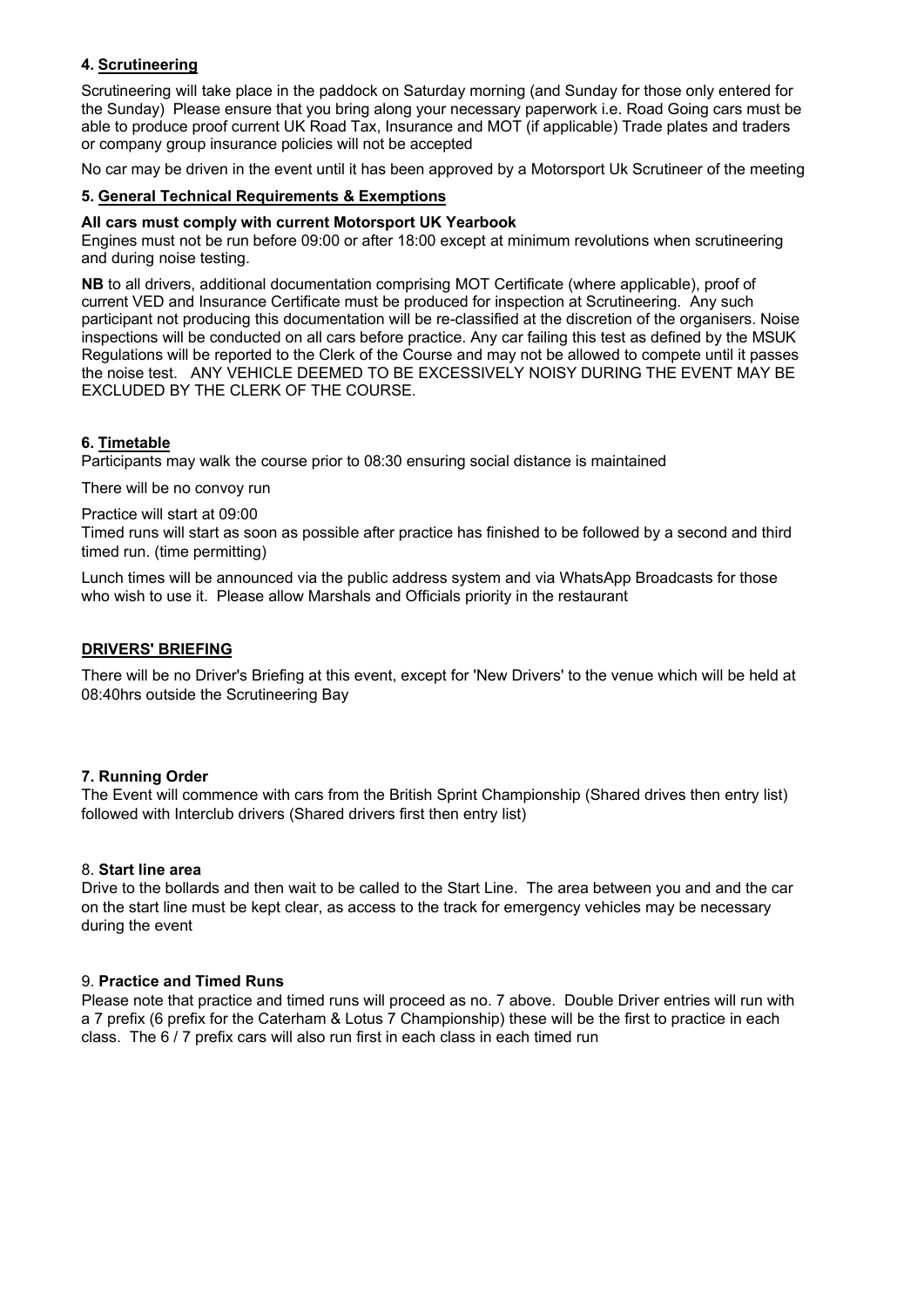## **Eligibility**

**Any eligibility discrepancies for any class (es) must be made before the first timed run. ALL DRIVERS PLEASE NOTE: CARS MAY NOT BE ALLOWED TO PRACTISE OR COMPLETE TIMED RUNS OUT OF ORDER. FAILURE TO DO SO MAY RESULT IN THEIR TIME BEING DISALLOWED. YOUR CO-OPERATION IN BEING READY ON TIME AND IN CORRECT ORDER WILL BE GREATLY APPRECIATED. THE CIRCUIT OWNERS DO NOT ALLOW TYRE WARMING. THEREFORE, YOU DO SO AT THE RISK OF EXCLUSION.** 

## **10. Red Flag**

Should any Practice or Timed Run be stopped, a red flag will be displayed at signaling points around the circuit. On display of these flags, participants must cease the activity, **slow down** and be prepared to stop**,** (with due regard to those following). Proceed with caution to the finish line, or as instructed by a Motorsport volunteer. Participants must be aware that the track may be blocked or there may be Rescue vehicles behind you or on the track at this time.

## **11. Overtaking**

*Do not* overtake any vehicle. In the case of a participant being baulked by a slower car, they should maintain station and request a re-run from the Clerk of the Course

If you have been informed that you can take a re-run, slot back in as soon as you can Under normal circumstances, re-runs are not awarded during practice sessions

## **12. Practice Times & Results**

Practice times, timed runs and results will be obtained via TSL Timings' live timing web page

(https://www.tsl-timing.com) after each practice or timed run.

## **13. Awards**

If you have won a trophy, PLEASE STAY FOR THE PRESENTATION

FTD Driver will receive only one award First in Class an award (subject to 3 starters) Second in Class (subject to 5 starters) an award Third in Class (subject to 9 starters) an award

Presentations will take place at the end of each day, once results are finalised and uploaded to TSL Timing's website a paddock announcement will be made, and prize winner's will then be able to collect their awards from the Scrutineering Bay (or another location as notified on the day)

If you are unable to attend, please be sure to nominate someone to collect your award on your behalf, as the awards are glassware and cannot be posted

## **14. In car recording equipment**

All equipment **must** be in position when the car is presented for Scrutineering and mounting of the equipment must be approved by a Scrutineer.

## **15. Animals**

Animals will **not** be permitted into the Circuit at any time**.**

## **16. Motorcycles & Bicycles**

The riding of Motor Cycles and Bicycles scooters, go-peds, quads etc. in the Paddock and Pit Lane area will not be permitted.

## **17. Petrol**

PETROL IS NOT AVAILABLE AT THE CIRCUIT (please make sure that you have enough fuel prior to the event. All fuel containers shall comply with the relevant British Standard and should be marked "Petroleum Spirit – Highly Flammable"

## **18. Health & Safety**

## **Waste**

Entrants shall remove all waste from the venue, including containers, packaging, tyres, oils etc. These shall then be disposed of in a responsible manner.